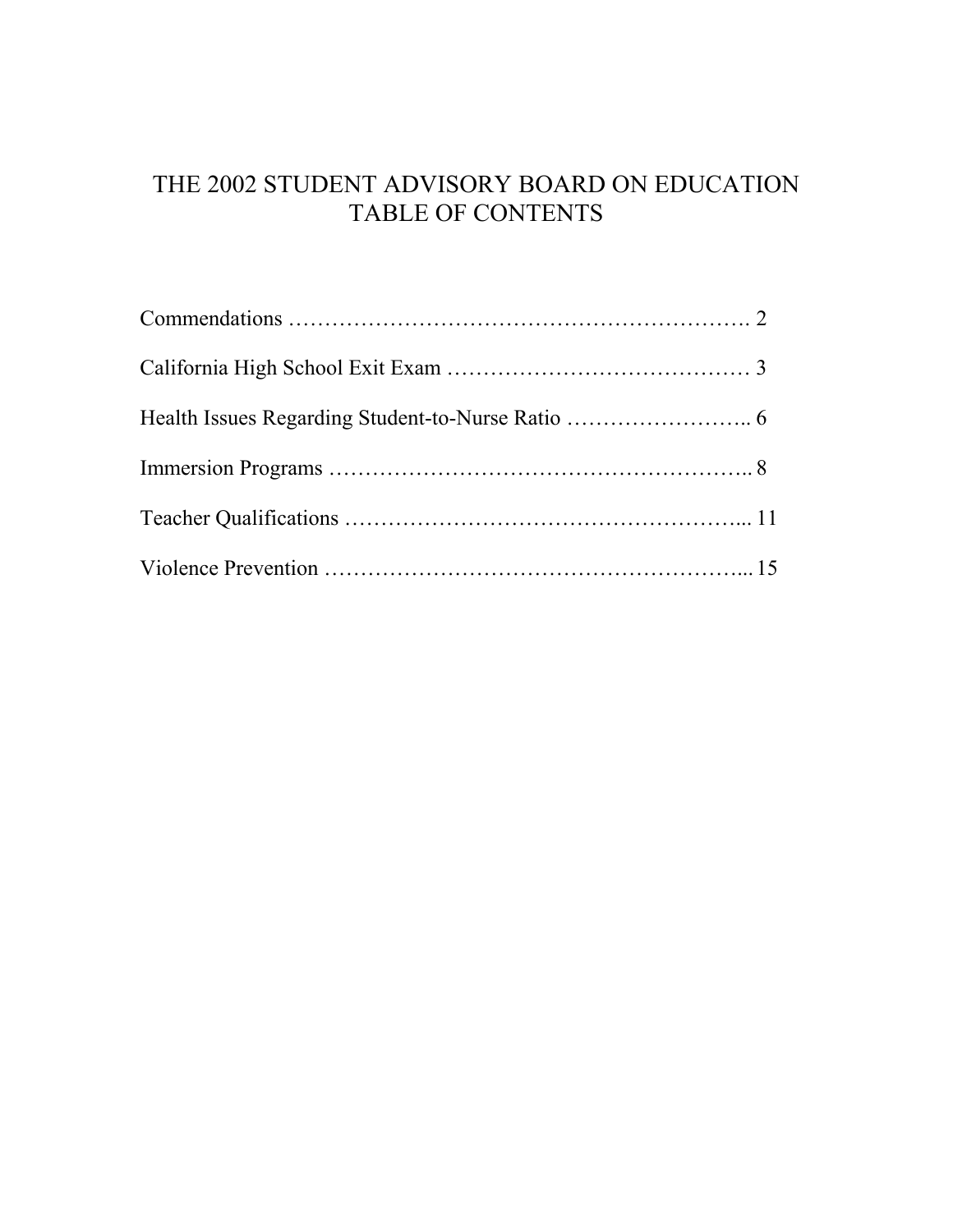# **COMMENDATIONS**

#### **The Student Advisory Board on Education, a program of the California Association of Student Councils, would like to extend the following commendations:**

The Student Advisory Board on Education commends the Honorable Delaine Eastin, California State Superintendent of Public Instruction, for eight years of service to the students of California, dedication to student input in the processes of education policymaking, and inspiration as a real and phenomenal leader in education reform. Though the students of California welcome her successor, Superintendent Eastin's tenure will always be remembered as one in which students were the first and only priority of California's education system. She will be missed here in Sacramento.

The Student Advisory Board on Education commends the California State Board of Education for working endlessly to implement a system of standards, accountability, and assessment that will serve as a stellar model of public education for all states.

The Student Advisory Board on Education commends Greg Geeting, Assistant Executive Director of the State Board of Education, for his continued support of youth involvement in education policy-making processes.

The Student Advisory Board on Education commends the California State Board of Education for annually setting aside a time for ample and meaningful dialogue with students about the critical questions facing decision-makers in education today.

Furthermore, the Student Advisory Board on Education congratulates Stephanie Lee, Student Member of the California State Board of Education, for her recent appointment and commends her for her enthusiasm for student involvement in the educational process.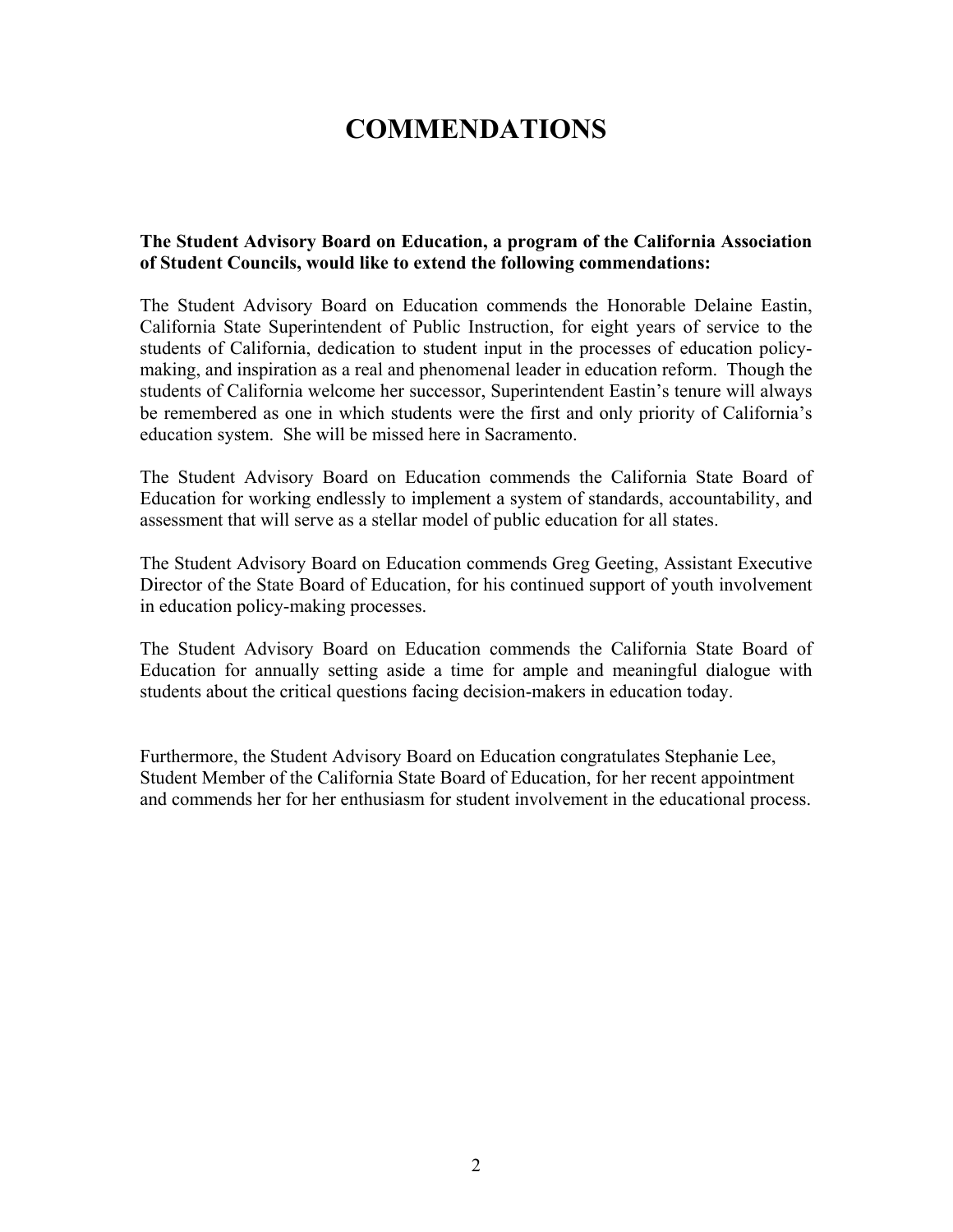Issue  $#$ 

Wednesday, November 13, 2002 AGENDA

Topic: **California High School Exit Exam** 

Speaker: Alexander Wong, Laguna Hills High School

## **I. RECOMMENDATION**

The Student Advisory Board on Education, a program of the California Association of Student Councils, recommends that the State Board of Education postpone the graduation requirement of passing the California High School Exit Exam (CAHSEE) from the graduating class of 2004 to the graduating class of 2006.

## **II. SUMMARY OF PREVIOUS STATE BOARD OF EDUCATION DISCUSSION AND ACTION**

## **A. Previous Student Advisory Board on Education Discussion and Action:**

• This is the first year that the Student Advisory Board on Education has addressed this issue.

## **B. Present Pertinent Regulations and Policy:**

- Senate Bill 2
- Assembly Bill 1609
- Chapter 8, Section 60850 of the California Education Code
- Section 60851
- Section 1200 ( $\hat{i} \& k$ )
- Section 1218.5

## **III. SUMMARY OF KEY ISSUES**

The students of the class of 2004 have failed the CAHSEE, a requirement for graduation, at an alarming rate of 52%. This figure is indicative of the lack of time that California schools have had to adequately prepare students for the test.

- The CAHSEE was created to hold all students accountable to a single set of California content standards that have been adopted by the State Board of Education.
- The State Board began to adopt these standards in the late 1990s, yet 75% of principals report that their districts are still in the process of implementing those standards. It is evident that alignment to the standards is a gradual process that still has not been completed.
- It is therefore also clear that the standards were not fully implemented by school districts at the time that the students of the Class of 2004 began their freshman year.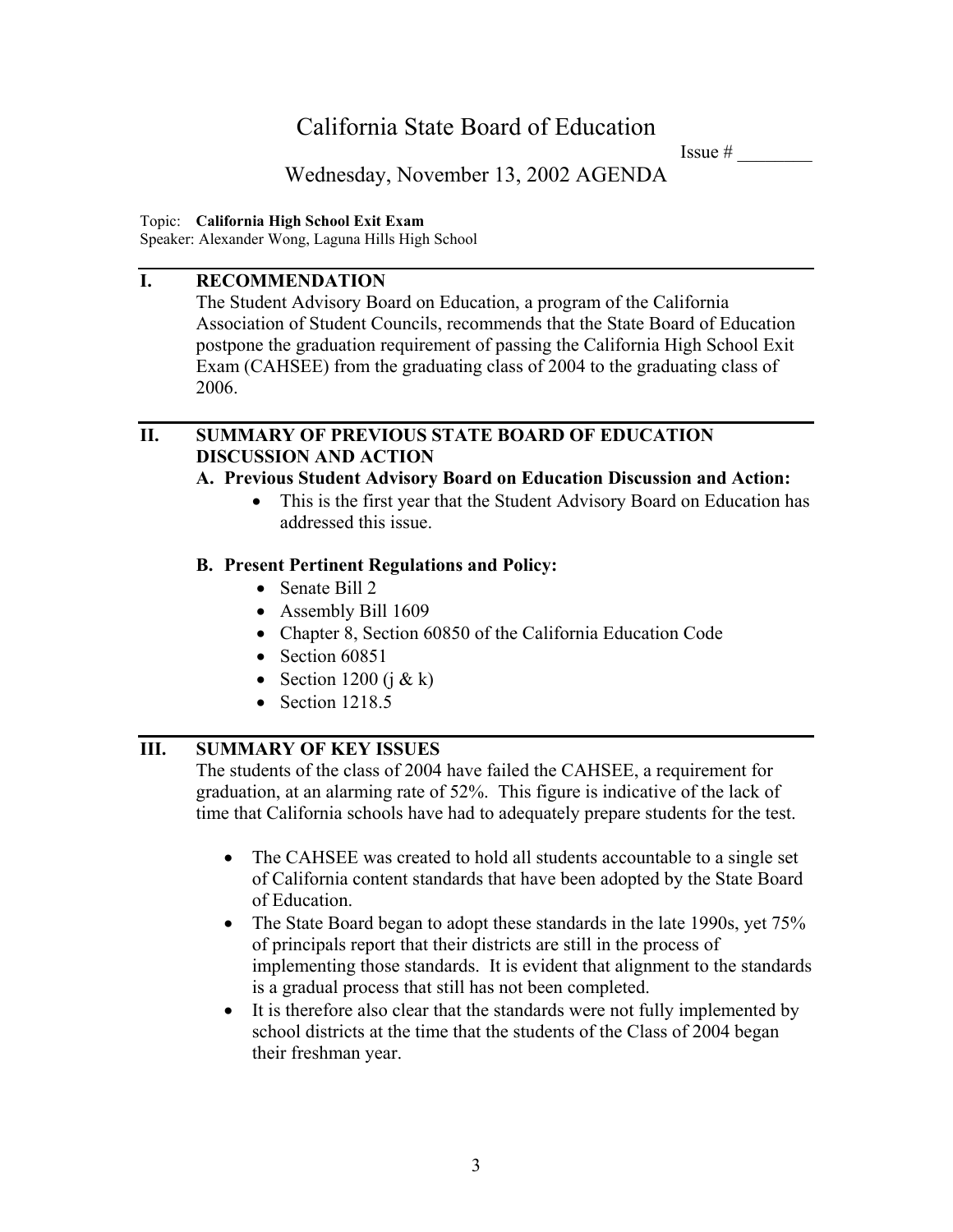• Making the test a graduation requirement for the Class of 2004 thus has the potential to penalize students for failing to learn standards that were never taught to them.

## **IV. FISCAL ANALYSIS**

There would be no additional cost to delay the inclusion of the test as a high school graduation requirement. If anything, postponement would defer the cost and possibly save money for taxpayers.

### **V. BACKGROUND INFORMATION A. CRITERIA FOR IMPLEMENTATION**

The Student Advisory Board on Education recommends that the State Board of Education exercise the power granted to it in Assembly Bill 1609 to delay the date by which students are required to pass the exam in order to graduate and receive a diploma.

#### **B. FIELD INVOLVEMENT**

Every aspect of this plan relies solely upon the decision of the State Board, so no outside contribution is necessary.

#### **C. ALTERNATIVES**

As an alternative or supplement to the above recommendation, the State Board may also consider serving as a catalyst for the dissemination of information by schools with high passing rates. This would allow schools with low passing rates to gain fresh ideas from schools with higher passing rates and may help to raise the percentage of students who pass the test.

#### **D. RATIONALE**

In order to ensure that no child is left behind, the State Board should give each student the opportunity to learn the content of the state standards included in the CAHSEE. Students fail the CAHSEE at the current rate because the material taught in classrooms is not yet fully aligned to statewide content standards. By requiring the Class of 2004 to pass the CAHSEE, the state is essentially certifying that every student in the Class of 2004 has had adequate and equal opportunity to prepare for the test. Any lesser standard for implementing the test as a graduation requirement risks letting some students fall through the cracks due to the transition to a new accountability system.

Every student in the Class of 2004 has not had ample opportunity to prepare for the CAHSEE; therefore, it is not fair to hold them accountable to it. It is more accurate to estimate that the incoming class of 2006 will be the first graduating class with the opportunity to learn all that they need to pass the CAHSEE. It therefore makes sense for this to be the first class required to pass the CAHSEE to graduate.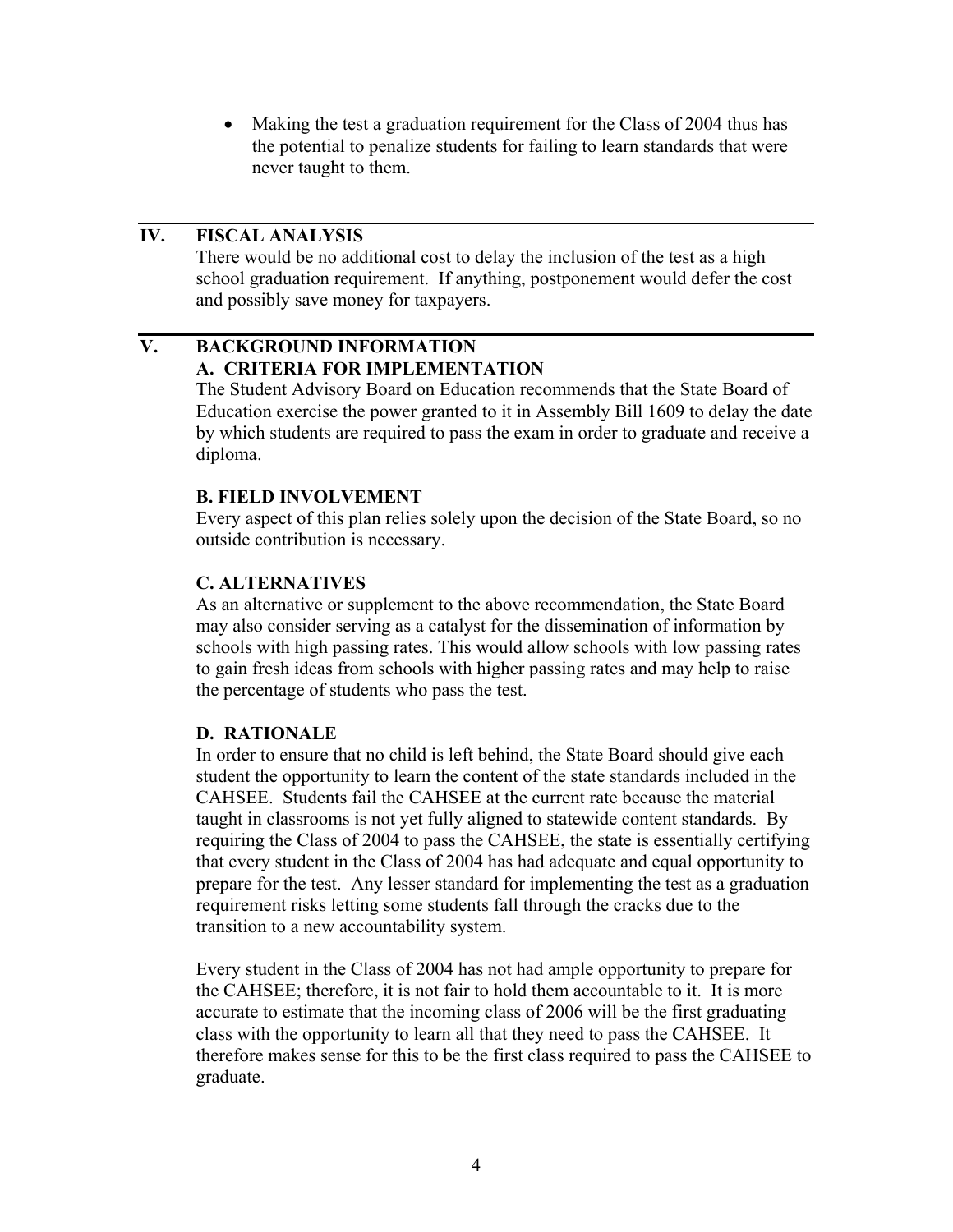Our future lies in the hands of our youth. With this in mind, we urge the State to carefully consider its implementation of the California High School Exit Exam and remember the immense impact that a mis-aligned graduation requirement can have upon hundreds of thousands of California students for years to come.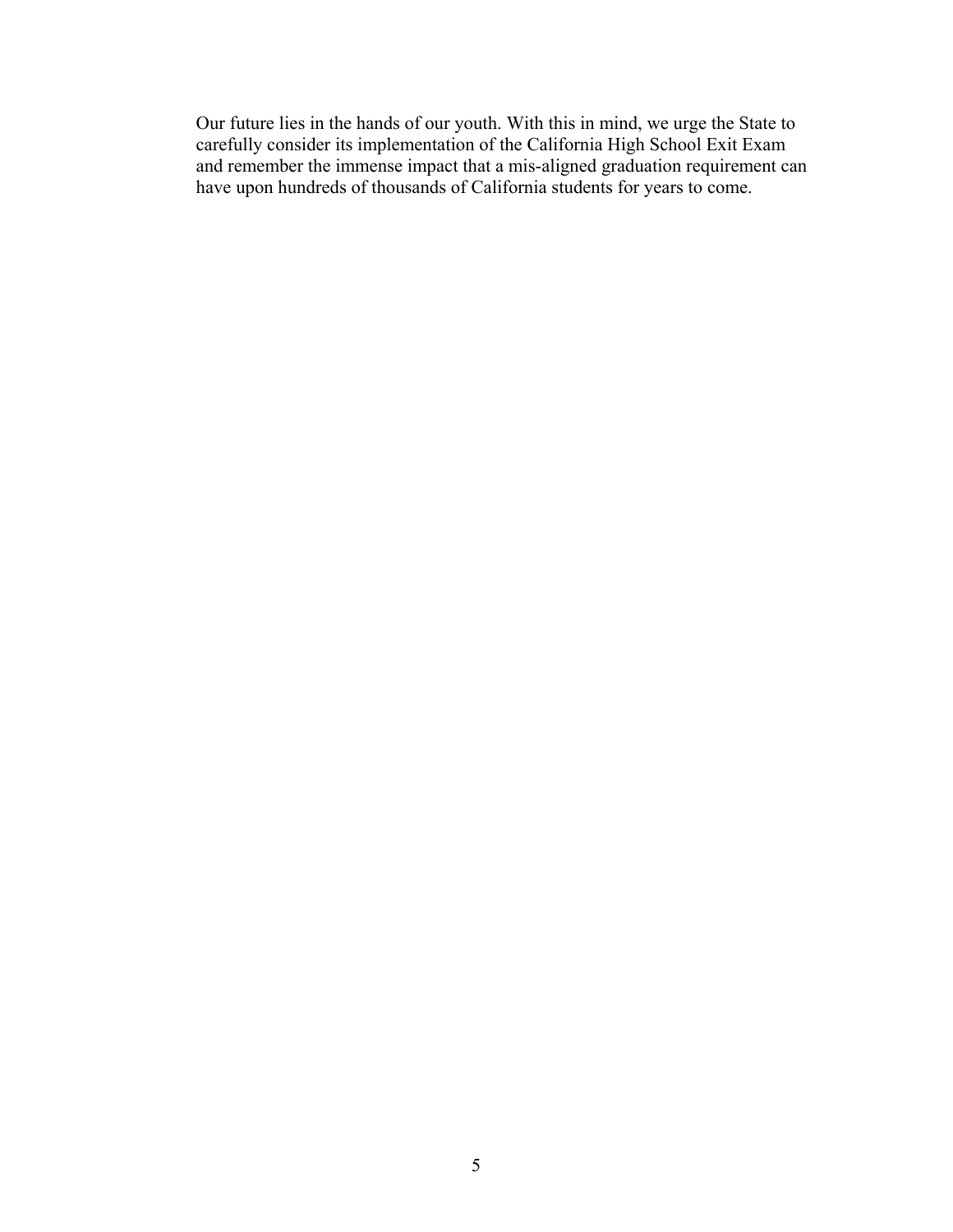Issue  $#$ 

## Wednesday, November 13, 2002 AGENDA

### Topic: **Health Issues Regarding Student to Nurse Ratio**

Speaker:Thu Tran, Milpitas High School

## **I. RECOMMENDATION**

The Student Advisory Board on Education, a program of the California Association of Student Councils, recommends that the State Board of Education make school districts aware of the benefits of on-campus school nurses and create incentives for California schools to hire more school nurses.

### **II. SUMMARY OF PREVIOUS STATE BOARD OF EDUCATION DISCUSSION AND ACTION**

### **A. Previous Student Advisory Board on Education Discussion and Action:**

This is the first year that the Student Advisory Board on Education has specifically addressed this issue.

## **B. Present Pertinent Regulations and Policy:**

- Sec. 49900
- Sec. 49402

## **III. SUMMARY OF KEY ISSUES**

The lack of on-campus nurses in California public schools limits the extent to which students can receive physical, emotional, and mental health care on campus, where they spend at least 30% of their time on weekdays. This lack of proper care for students has adversely affected both attendance and academic performance in California public schools.

The need for quality health care in schools is evidenced by statistics from a recent PTA survey, which found that, amongst California students,

- 94% suffer from asthma.
- 45% are diabetic.
- 19% suffer from allergies that require an injection of medicine to be administered.

Other figures show that schools are not meeting this demand:

- Only 7% of all California schools have a full time nurse.
- On any given day, 57% of all schools do not have a nurse on site.
- A full 18% of California schools never have a nurse available.

The consequences are grave and significant. In the last three years, there have been thirteen student deaths due to asthma attacks—deaths that might have been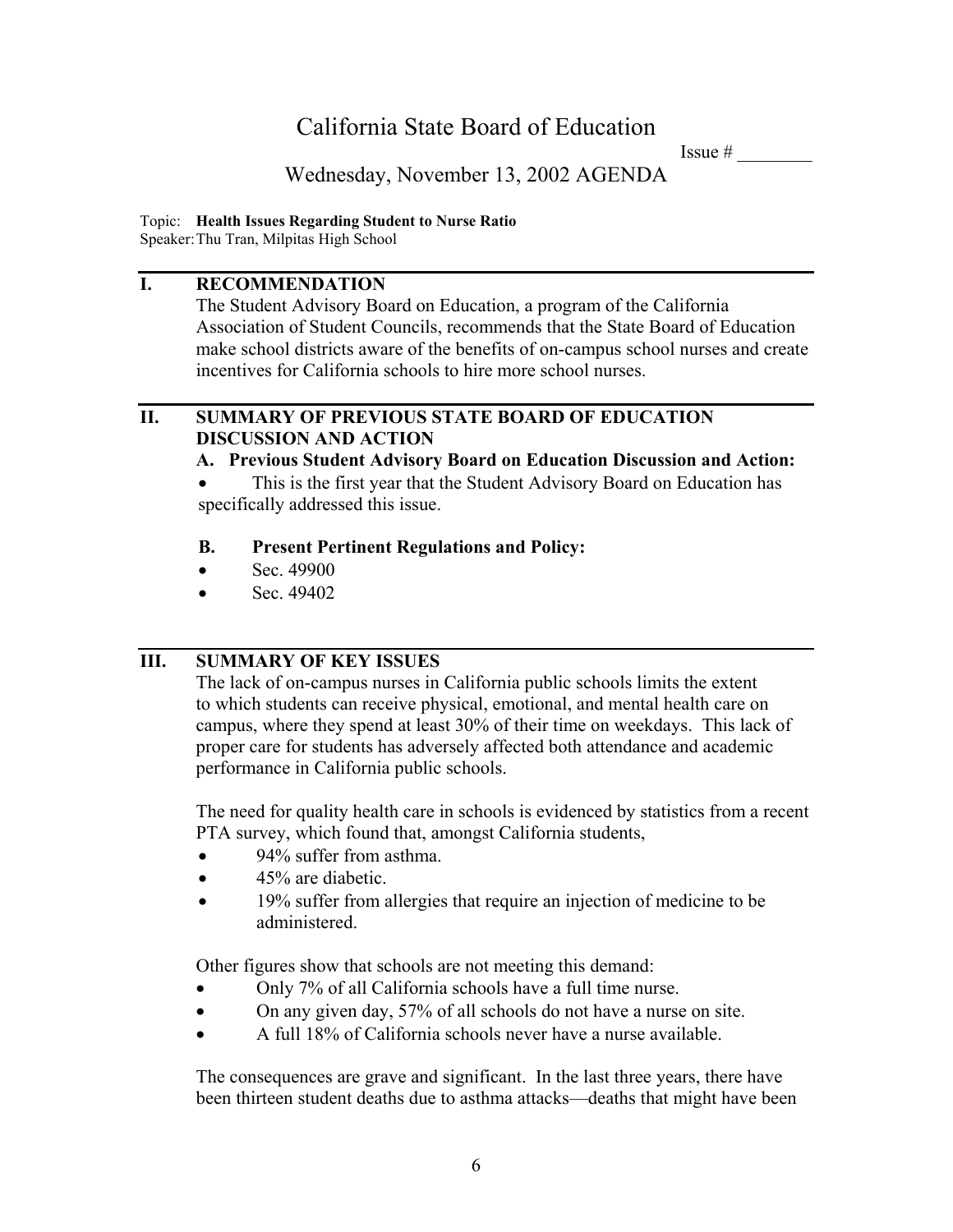averted with the proper care of a school nurse. Students are required to be in school for approximately seven hours a day. It is therefore unacceptable that the education system allow even one student's life to be threatened during school hours when the situation is easily preventable.

## **IV. FISCAL ANALYSIS**

The cost of this program would vary based on the type of incentive that the State Board chooses to offer for schools to hire additional nurses.

## **V. BACKGROUND INFORMATION A. CRITERIA FOR IMPLEMENTATION**

The plan to get more school nurses in California schools entails the following:

- Identification of schools that are in need of school nurses.
- Sponsorship of legislation to back the hiring of additional school nurses.
- The creation of incentives for identified schools to hire more nurses. These incentives can include salary subsidies, grant money to start health education programs under newly hired school nurses.

#### **B. FIELD INVOLVEMENT**

This program will only require the support of local school district officials, who must collaborate with the State Board of Education to hire new school nurses.

### **C. ALTERNATIVES**

The Board may wish to consider the following alternatives in addition to the above recommendations.

- Gauge the opinions of students by polling all public schools to see if the students feel they would benefit from having a fulltime on-campus nurse.
- Help teachers to educate students on health related issues through the organization of seminars and district programs that establish better standards of health education.

### **D. RATIONALE**

The lack of school nurses in California constitutes a health risk for students. All students do not have access to an on campus nurse who can address even their basic physical needs. Though the issue has been overlooked, the problem has persisted, especially given a dramatic increase in the number of students in California schools over the last few years. The students of California deserve to have access to this basic health care, not only because students themselves need this attention, but because it will also add to the improved well-being of students in general and the improved performance of students in our schools.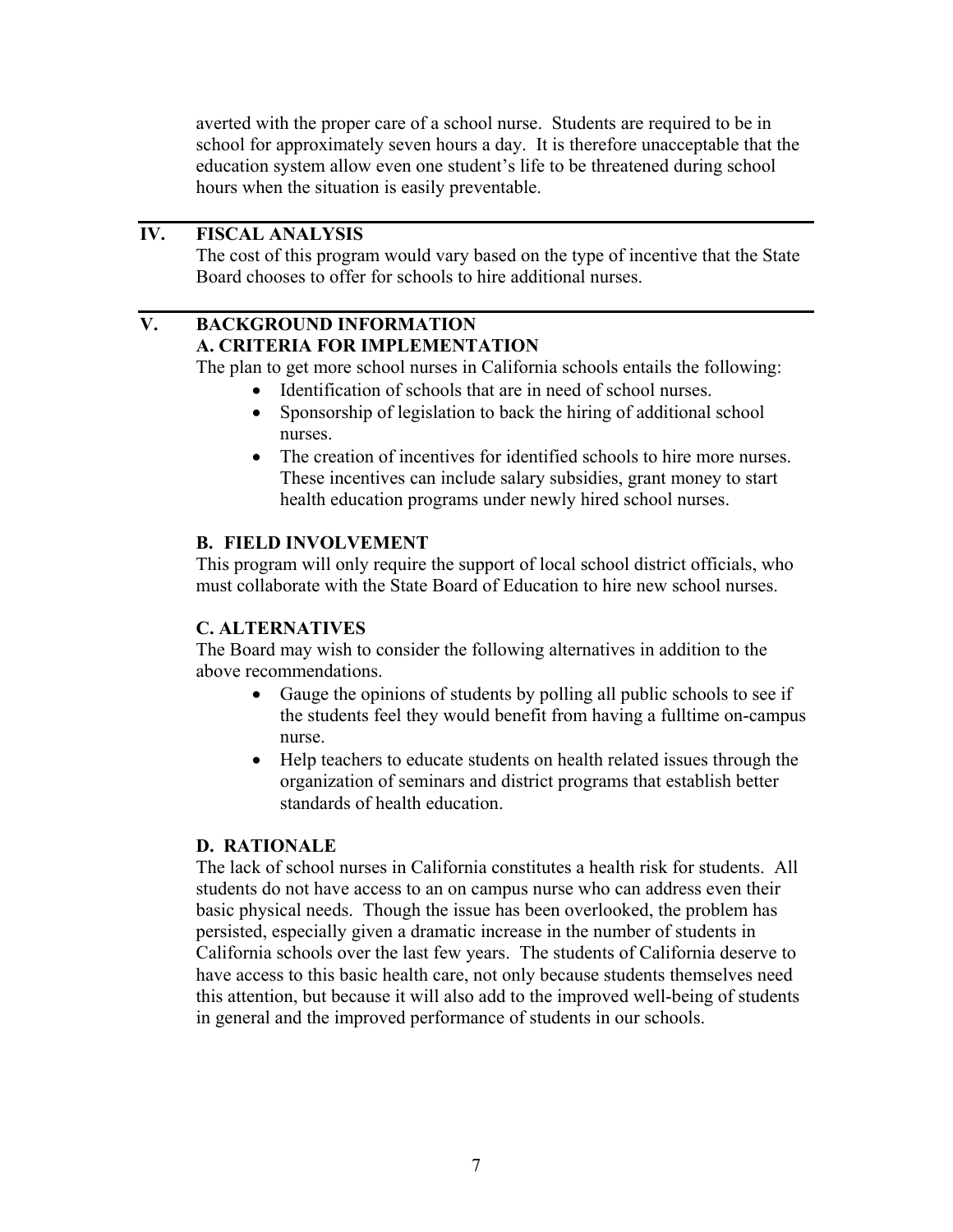Issue  $#$ 

Wednesday, November 13, 2002 AGENDA

#### Topic: **Immersion Programs**

Speaker:Martha Alvarez, Lompoc High School

## **I. RECOMMENDATION**

The Student Advisory Board on Education, a program of the California Association of Student Councils, recommends that the State Board of Education create a network of support systems outside the classroom for English Language Learners (ELL). This network would include bilingual peer tutors, bilingual counseling staff, and an ELL Resolution Council made up of district personnel, school administrators, teachers, parents, and students, whose purpose is to work with all issues regarding ELL students. The council would address, but not be limited to, issues relating to ELL classroom performance, interaction with the parents of English learners, test scores, suspension rates, and any other issues pertaining to equality and student needs.

## **II. SUMMARY OF PREVIOUS STATE BOARD OF EDUCATION DISCUSSION AND ACTION**

**A. Previous Student Advisory Board on Education Discussion and Action:**  This is the first time that the Student Advisory Board on Education has addressed this specific issue.

#### **B. Present Pertinent Regulations and Policy:**

• Proposition 227 is the law that currently governs programs dealing with ELL students. Under Proposition 227, a new ELL student may only be in a bilingual program for a limited amount of time; then, the student must be placed into an English-only "immersion" environment.

## III. SUMMARY OF KEY ISSUES

- In 2001, there were 1.8 million identified ELL students in California roughly 25% of all California students. This number is increasing daily.
- The implementation of Proposition 227 effectively ended bilingual education as we know it and substituted immersion programs as the model of choice for ELL students
- Students in immersion programs often feel alienated from the rest of the student population. Though the debate over bilingual education versus immersion programs has ostensibly ended, the fact remains that immersion programs can have a significantly negative impact on the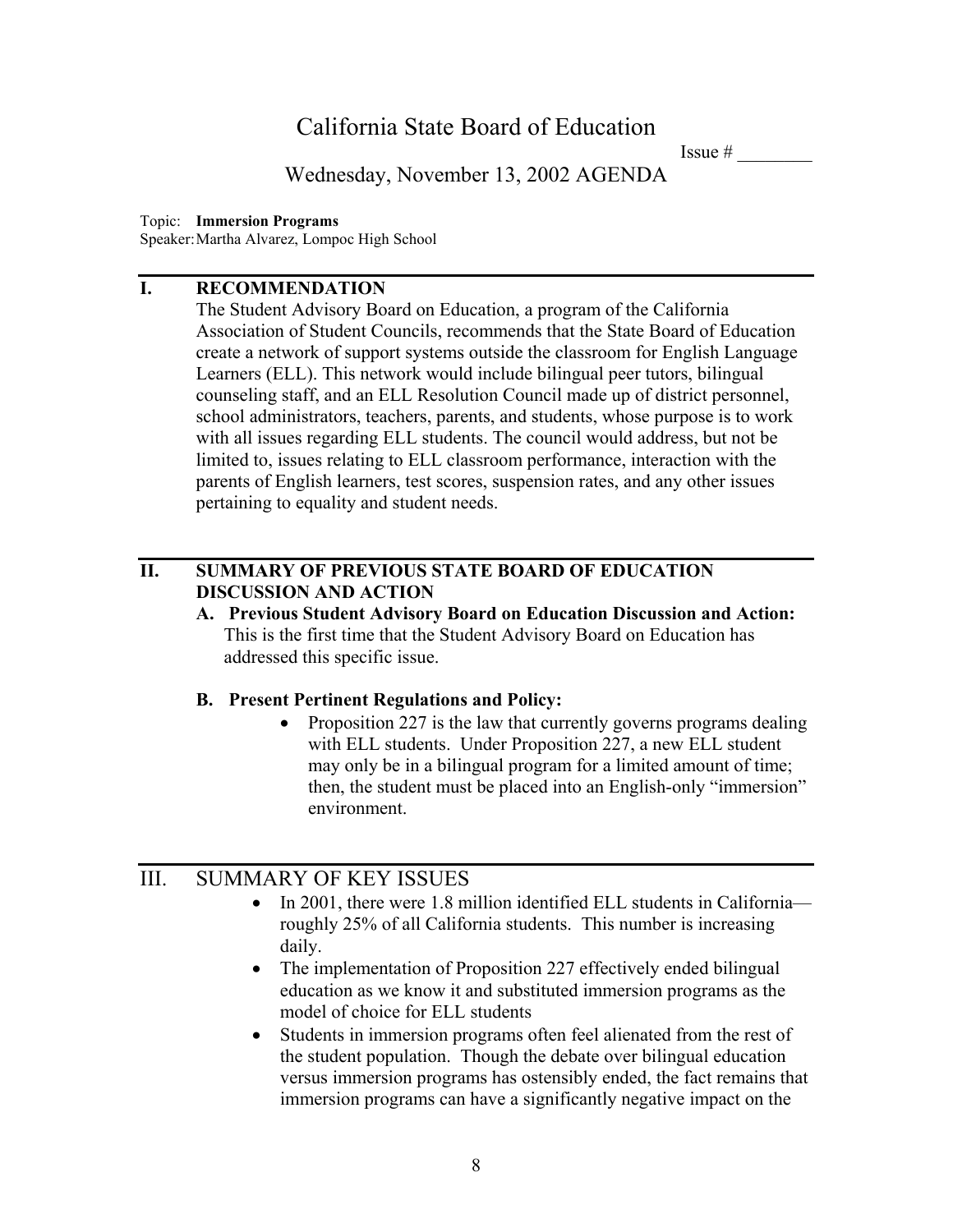ELL students in them because of the frustration and lack of confidence that such programs engender in students.

- Many schools face major obstacles in communicating with their ELL students. When language barriers inhibit the most basic communication between school and student, it is difficult to set the student up for success, academically or emotionally.
- A lack of self-esteem generates a whole host of difficulties in students, from depressed academic achievement to violent behavior.

## **IV. FISCAL ANALYSIS**

The establishment of a support network for ELL students would incur negligible costs at the district level. The State Board may choose to offer an incentive program that encourages schools to make sure that proficiency in a foreign language is a criterion when guidance counselors are hired. This incentive could include, for example, a salary subsidy for bilingual counselors hired. The State Board can also encourage schools to make knowledge of a second language criteria in hiring counselors. The cost to the state would depend on which of these programs is implemented; they could range from virtually nothing to \$20 million for a salary subsidy program. Our other recommendations will incur no costs, except perhaps the administrative costs of setting up the ELL Resolution Council.

## **V. BACKGROUND INFORMATION A. CRITERIA FOR IMPLEMENTATION**

The Student Advisory Board on Education recommends the following action to implement its recommendations:

- A State Board mandate to establish the English Language Learner Resolution Councils (ELLRCs) at the district level.
- A monitoring requirement that includes State Board oversight of the ELLRCs. Communication will be achieved through newsletters, memos, and a monthly progress report from schools on ELL issues.
- The creation of a task force that will determine 1) the type of incentive that should be given to schools to encourage the hiring of bilingual counselors, and 2) the type of non-monetary incentives (academic credit, community service hours) that can be offered to bilingual students who wish to become ELL tutors.

### **B. FIELD INVOLVEMENT**

- School Districts will be responsible for creating strong and successful ELLRCs.
- Schools add proficiency in a foreign language as an important criterion for selection of school guidance counselors.
- Schools inform the student population of the incentives and advantages afforded them to counsel and tutor ELL students.
- Through involvement with the ELLRCs, parents actively participate and encourage their ELL students to achieve success. They attend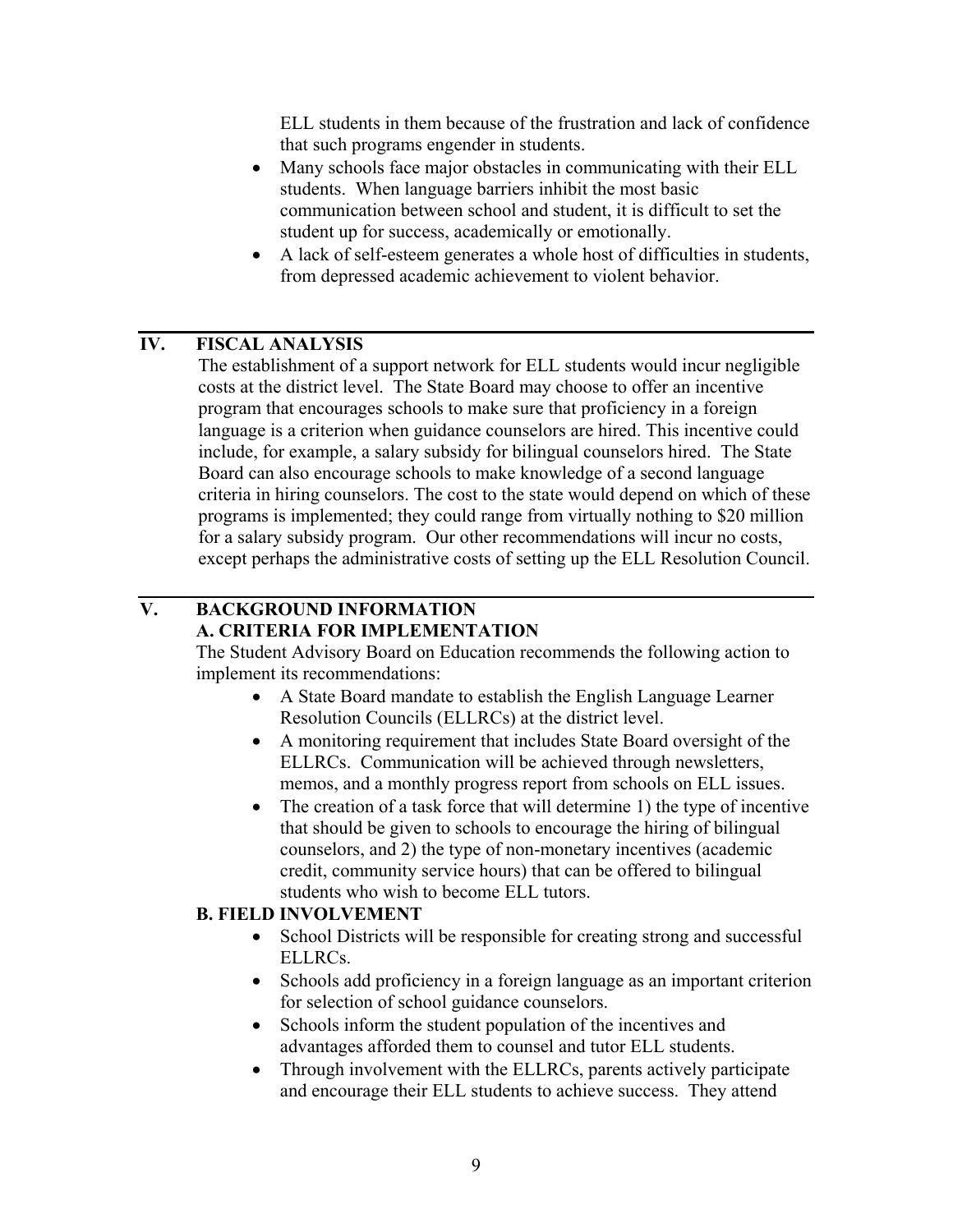informational meetings and build positive relationships with their children's teachers.

- Students create student government positions that focus on cultural awareness and diversity.
- Bilingual students use the language skills they possess to help and encourage their ELL peers through activities such as tutoring or overall cultural mentorship.

#### **C. ALTERNATIVES**

The Board may wish to consider the following alternatives in addition to the above recommendations:

- Have all printed materials in all of the alternative languages available to ELL students and their parents; this includes, permission slips, newsletters, and other informational documents.
- Design a placement test in all subjects for ELL students which will allow their relative abilities to be assessed on an equivalent scale with English speakers.

#### **D. RATIONALE**

California is the most diverse state in the nation. It has become a "majorityminority" state whose ELL population continues to grow. ELL students, like all others, are part of the generation responsible for the success of California in years to come. Yet their destiny has been snatched from them by an immersion process that leaves them to fend for themselves, without support, mentorship, or dignity. It is our duty to give ELL students the skills they need and overcome the complacency that has allowed them to be left by the wayside. The status quo has produced frustrated students who feel isolated from the rest of the student body and surrounding community. This lack of support results in an above average drop-out rate for English learners and contributes to the increase of negative and violent behaviors. Many teachers and students feel frustrated with the program. Teachers are unable to communicate and relay their ideas to ELL students effectively because they are not allowed to use alternative languages to help students in the classroom.

While we understand the constraints established by Proposition 227, we want the State Board to recognize the fundamental human needs of ELL students—needs exacerbated by immersion programs that lack the proper support structures. English learners deserve the same educational opportunities as every other student. By establishing support networks out of the classroom—and therefore out of the purview of Proposition 227—the dual goals of English language immersion and bilingual accommodation can be achieved simultaneously, and ELL students will make the transition to a new language more smoothly than ever before.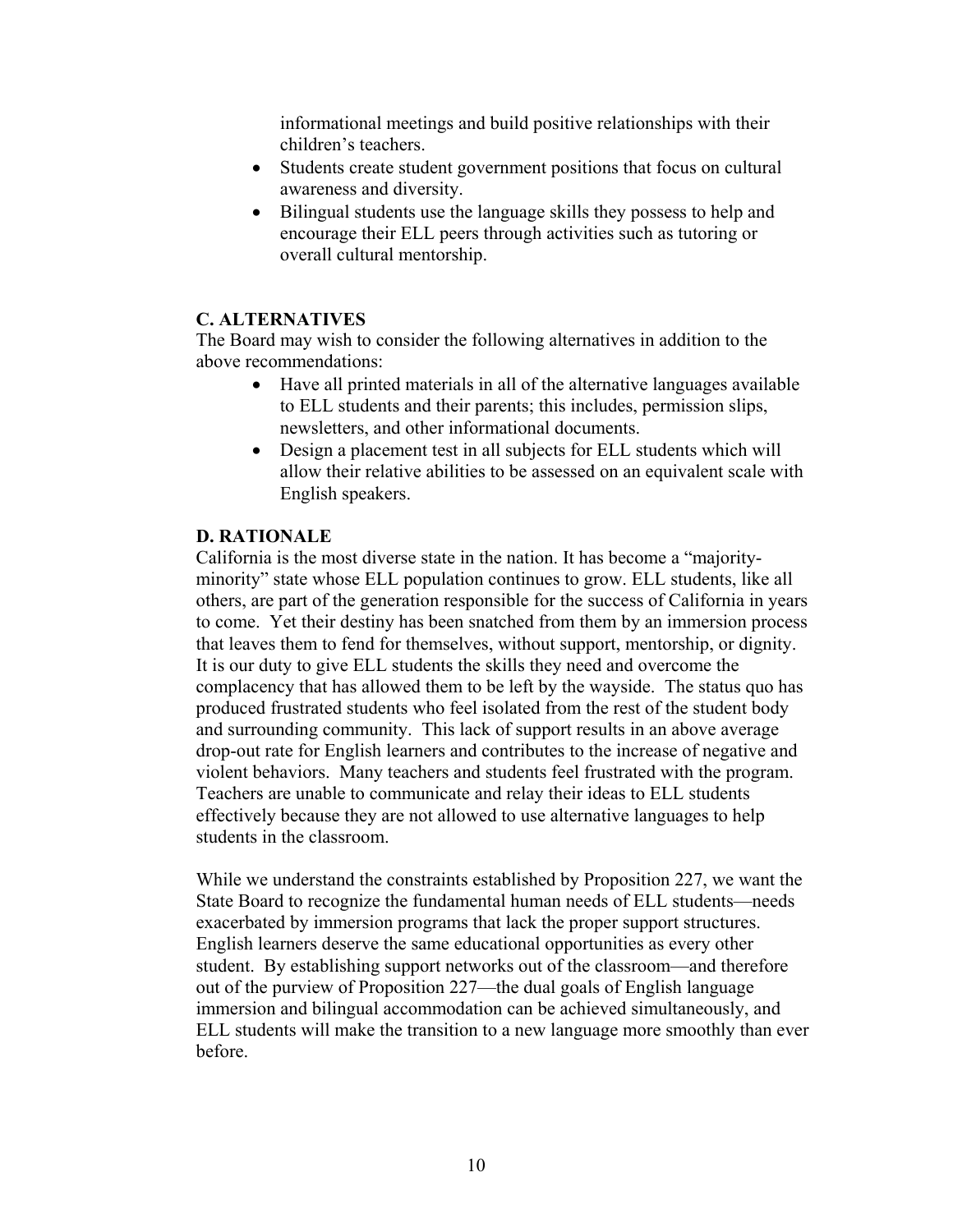Issue  $#$ 

Wednesday, November 13, 2002 AGENDA

Topic: **Teacher Quality** 

Speaker:Corey Uhalde, Montgomery High School

## **I. RECOMMENDATION**

The Student Advisory Board on Education, a program of the California Association of Student Councils, recommends that the State Board of Education adopt a goal of having no teachers on emergency credentials in California classrooms by the 2005-2006 school year.

## **II. SUMMARY OF PREVIOUS STATE BOARD OF EDUCATION DISCUSSION AND ACTION**

### **A. Previous Student Advisory Board on Education Discussion and Action:**

• This is the first year that the Student Advisory Board on Education has addressed this issue.

### **B. Present Pertinent Regulations and Policy:**

There are numerous laws and policies that deal with teacher quality, standards, recruitment, and retention. What follows is an abbreviated list of the most important laws.

- SB 2042 established broad and sweeping guidelines for the issuing of California teaching credentials.
- AB 1620 provided for the credentialing of out-of-state teachers.
- The California Standards for the Teaching Profession (CSTP) are the standards applied when issuing teaching credentials.
- The most recent re-authorization of the Elementary and Secondary Education Act (ESEA) of 1965, known as the "No Child Left Behind" (NCLB) act, required that every teacher in every classroom be "highly qualified" as defined by each state by the 2005-2006 school year.
- SB 1422 established the Beginning Teacher Support and Assessment (BTSA) program.
- SB 57 provided for accelerated credentialing of teachers from private schools.
- SB 1666 established the Teacher Recruitment Incentive Program.
- AB 1X established the Peer Assistance and Review Program.
- AB 2X and AB 2881 provided for professional development institutes.

### **III. SUMMARY OF KEY ISSUES**

Studies have consistently shown that, by almost any measure, high quality teachers are the single most important determinant of student achievement. It is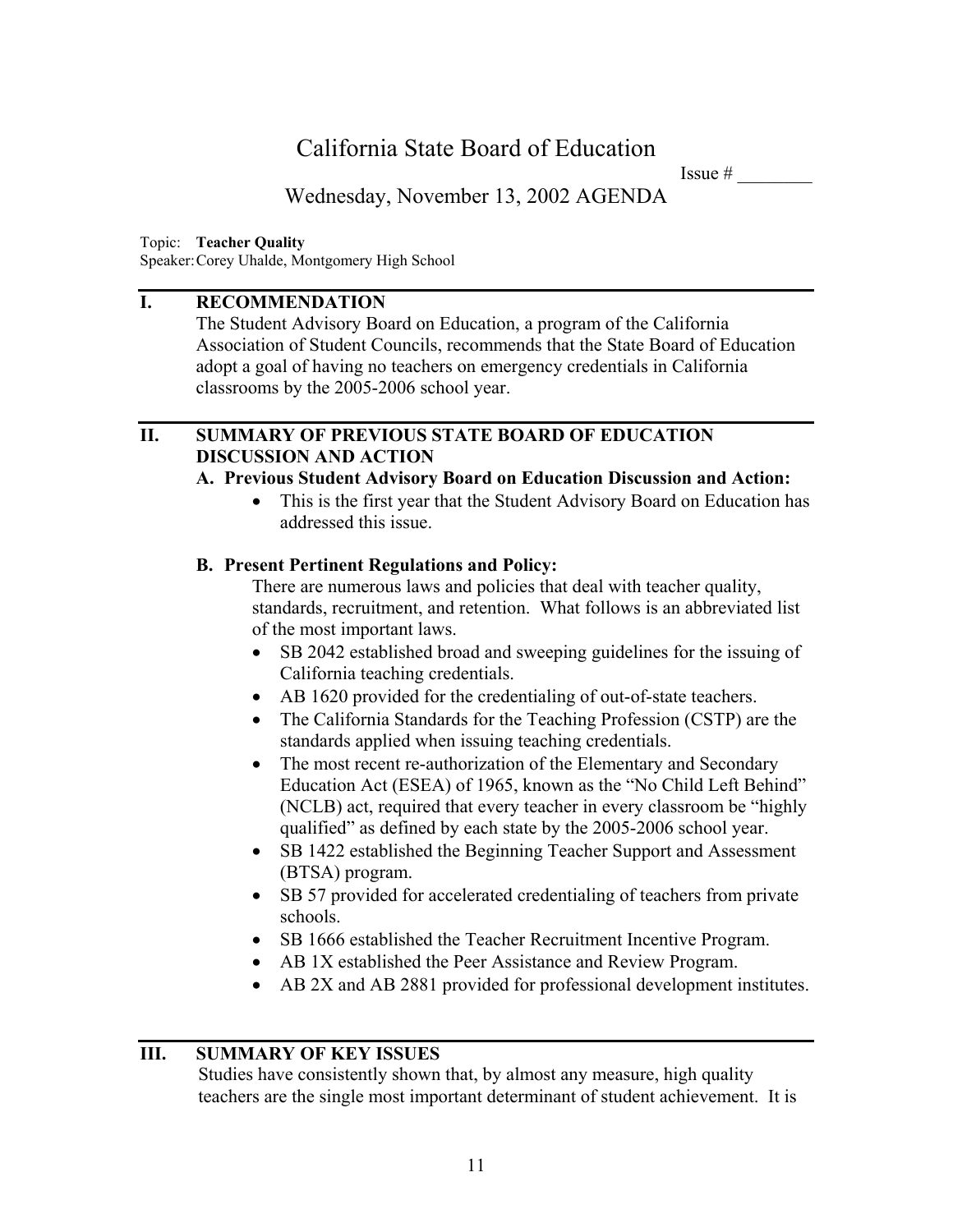widely acknowledged that there is a teacher shortage throughout the United States, but it is especially acute in California:

- Demand is growing. Last year, there were 301,361 public school teachers in California, 50 percent more teachers than there were a decade earlier.
- Demand is not being met. Of these teachers, 42,427 (approximately 14%) had not earned a preliminary credential, the minimum that is required by the Commission on Teacher Credentialing (CTC) to allow a person to teach in a California public school.
- These symptoms are the result of a greater root problem: there are less people willing and able to enter the teaching profession than there are slots to fill. The state fills this gap by issuing emergency credentials to individuals with significantly fewer qualifications than those required for a preliminary credential.
- The problem is getting worse. The percentage of underprepared teachers in California is expected to grow in the decade to come, as California's aging teaching force retires.
- The problem disproportionately affects the students that need quality teachers most. In the 2000-2001 school year, 25% of teachers in the lowest achievement quartile (based on the API) were on emergency credentials, compared to 5% in schools in the highest achievement quartile.

## **IV. FISCAL ANALYSIS**

If the State Board of Education adopts the recommended goal, it would incur no cost at the state level. However, if the State Board of Education chooses to sponsor legislation subsidizing the credentialing of teachers who currently hold emergency credentials, the total cost of a 100% subsidy would be approximately \$600 million over the next three years. Depending on the level of subsidy that the State Board chooses, the cost will vary.

# **V. BACKGROUND INFORMATION A. CRITERIA FOR IMPLEMENTATION**

The first step that the State Board of Education should take is to define a "highly qualified" teacher (as required by the No Child Left Behind Act) as an individual possessing a preliminary or professional clear California State teaching credential. In order to meet the expectations set by this definition, the State Board should work with the CTC and the Legislature to accomplish the following:

- A reduction in the maximum number of times an emergency credential can be issued from five times to two times.
- An immediate requirement that all teachers holding emergency credentials be enrolled in a credentialing program which will lead to a preliminary credential in a maximum of two years.
- Appropriation of grants to provide funding for teachers holding emergency credentials to gain these preliminary credentials.
- Establishment of a credentialing program similar to that outlined in SB 1646: an undergraduate education major in the CSU system that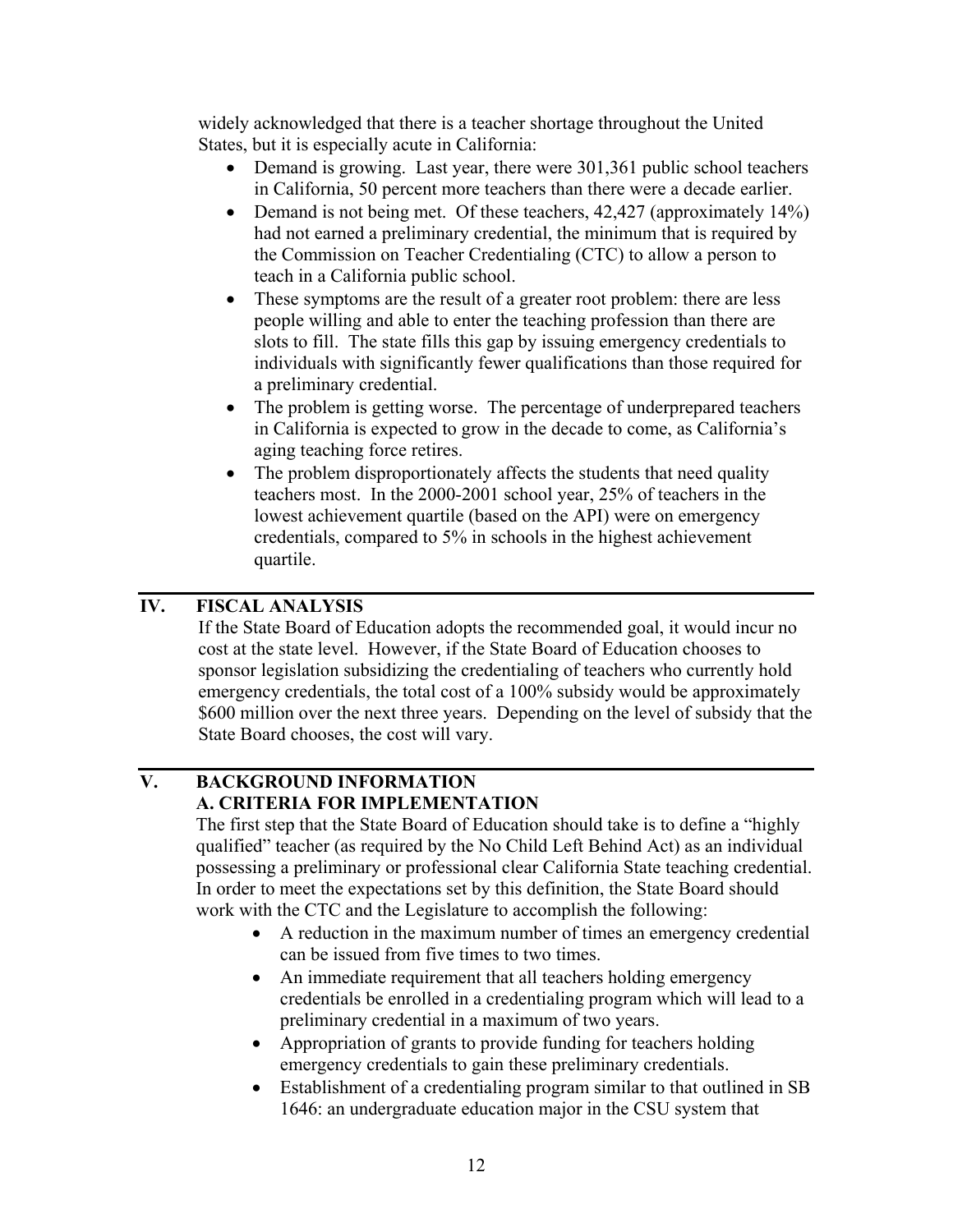complies with the NCLB definition of "highly qualified" and serves as an additional source of credentialed K-8 teachers.

• The establishment of a monetary incentive for teachers holding emergency credentials who receive their preliminary credential within a year.

#### **B. FIELD INVOLVEMENT**

In order to establish an effective elementary credentialing program and reduce the number of teachers holding emergency credentials to zero by the 2005-2006 school year, support and assistance will be necessary from the following organizations:

- The California State University system, for its implementation of the elementary education undergraduate major.
- The teachers holding emergency credentials, for the classes they must take and the program they must complete.

#### **C. ALTERNATIVES**

The Student Advisory Board on Education recommends that the State Board of Education work with the CTC to accomplish the following as alternatives or supplements to its main recommendation:

• State Board work with the CTC and CalTeach to establish a teacher assistant program that involves potential teachers in the process of teaching earlier than current programs allow. This program has the added advantage of relieving the stress on current teachers through the provision of assistants.

#### **D. RATIONALE**

The Student Advisory Board on Education, as the representative of over six million California students, urges the State Board to recognize the severity of the teacher shortage crisis. California students are shaped by the teachers in this state's classrooms. The need to have model citizens in these roles during a student's formative years is becoming increasingly important. To what extent can the system provide both academic and life skills to students when it fails to provide educators who are capable of teaching? By placing California's students in inadequately managed classrooms, existing laws and policies do a great disservice to the future of society. For students with limited opportunities to develop emotionally and intellectually—students for whom education is the one key to success and social mobility—this is simply unacceptable.

Congress recently recognized this when, in the "No Child Left Behind" act, they required all states to have only "highly qualified" teachers in all classrooms by 2005. The Student Advisory Board on Education is concerned by the State Board's recent attempt to define "highly qualified" in a manner that preserved the status quo with respect to teachers on emergency credentials. Such a definition is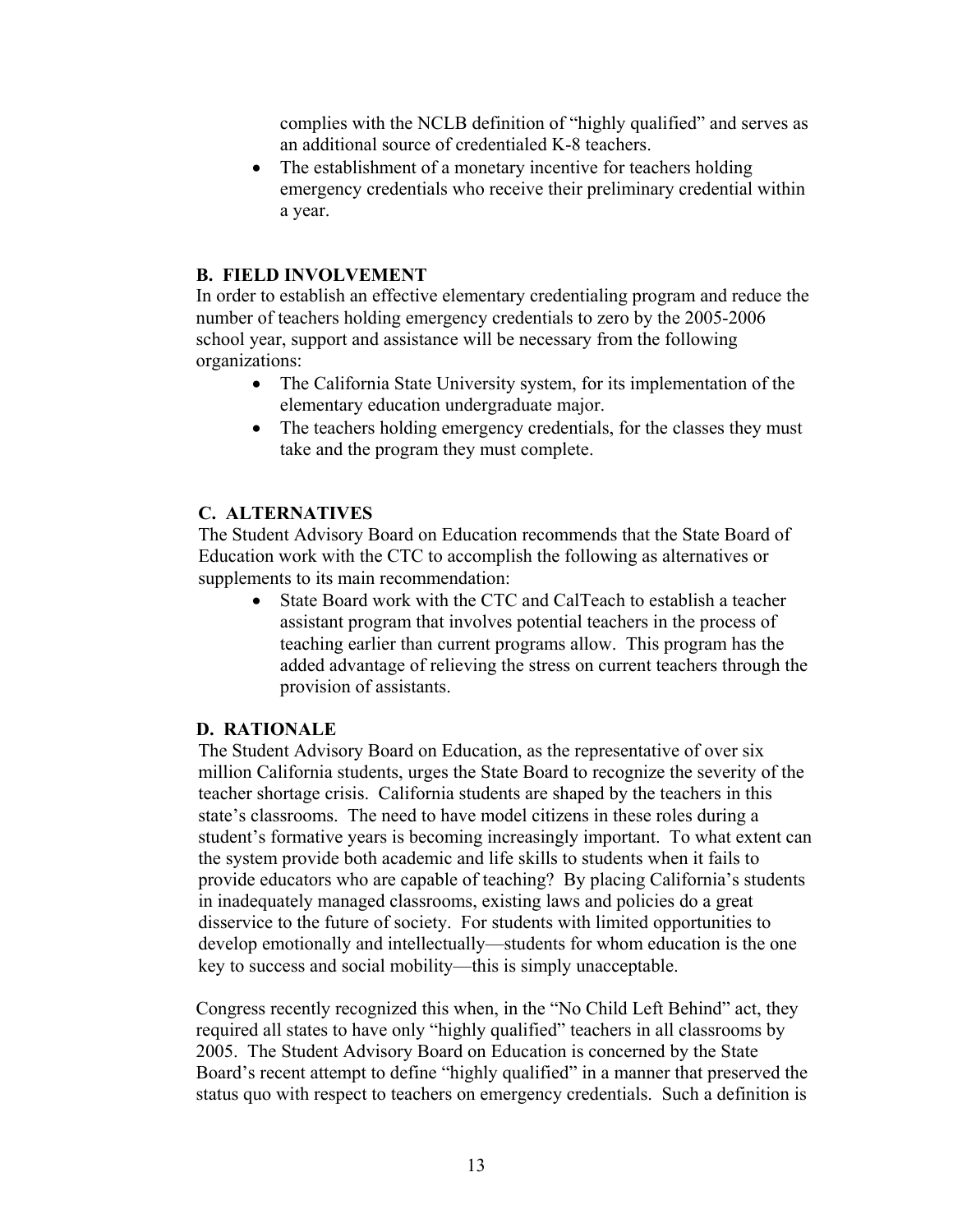a clear violation of both the letter and the spirit of the new federal law; it perpetuates the existing problem and does not accomplish anything in terms of raising the quality of teachers. The costs may be high and the timeline short, but the intent of the law is clear: it is meant to force the allocation of resources such that teacher quality has significantly improved by 2005. The State Board has a unique opportunity, in fulfilling its requirements under the new law, to set a standard that forces the coordination of the education bureaucracy behind this important goal. The Student Advisory Board on Education encourages the State Board to take a bold leap and commit to this goal; then and only then can we move closer to the unfulfilled promise of a caring and qualified teacher for every student in California—a promise that has significant implications for the equal opportunity that any society should provide to all of its citizens.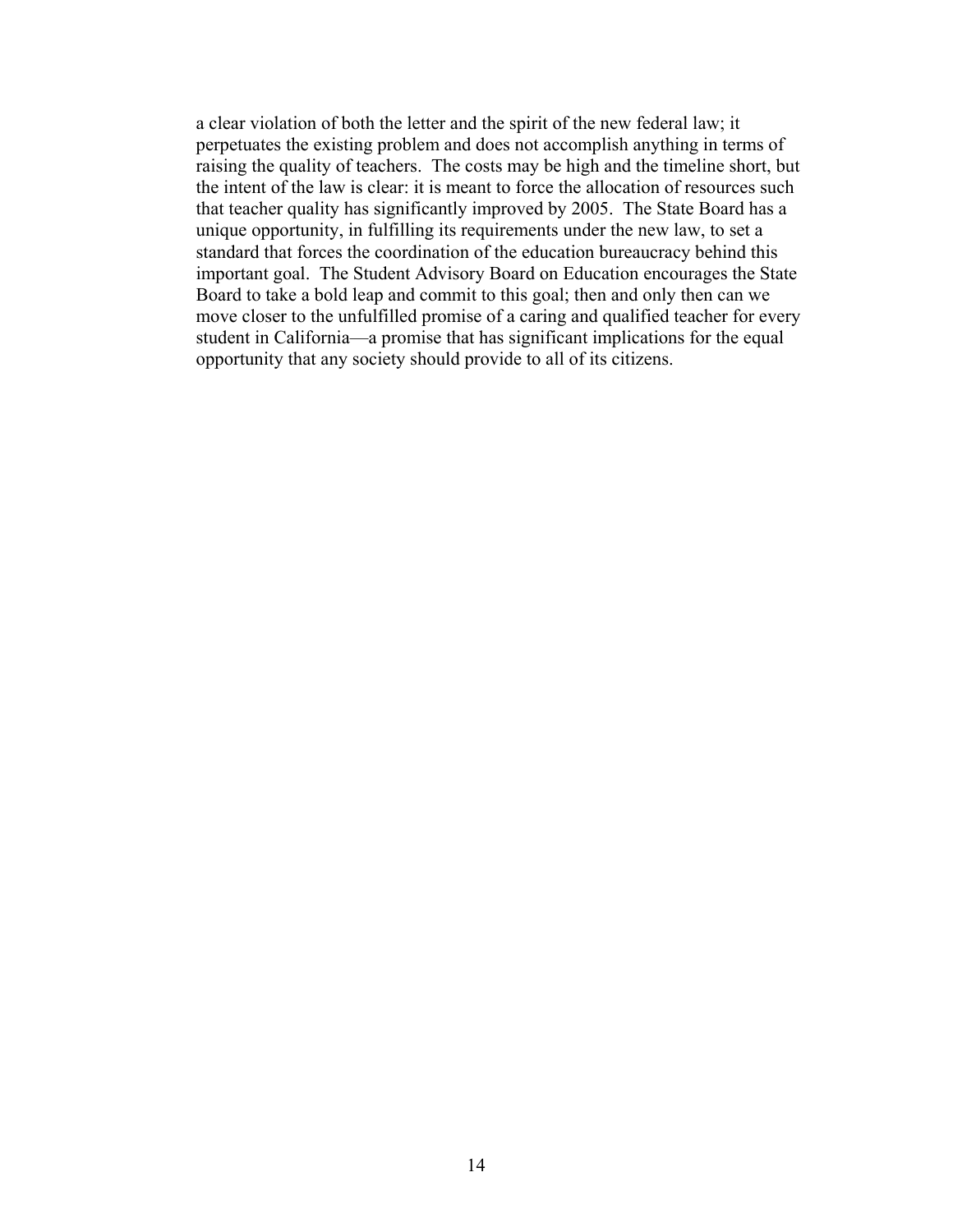Issue  $#$ 

## Wednesday, November 13, 2002 AGENDA

#### Topic: **Violence Prevention**

Speaker: Harshith Reddy Avula, Clovis High School

### **I. RECOMMENDATION**

The Student Advisory Board on Education (SABE), a program of the California Association of Student Councils (CASC), recommends that the State Board of Education identify and study the effectiveness of programs designed to create a violence-free environment on school campuses. SABE further recommends that the Board make its findings available to all schools in the state so that effective programs can be replicated and implemented.

### **II. SUMMARY OF PREVIOUS STATE BOARD OF EDUCATION DISCUSSION AND ACTION**

### **C. Previous Student Advisory Board on Education Discussion and Action:**

• A 1999 proposal dealt with the subject of violence prevention in the wake of numerous school shootings.

### **D. Present Pertinent Regulations and Policy:**

- SB 1667
- AB 1113
- AB 819
- AB 804

## **III. SUMMARY OF KEY ISSUES**

Students deal with violence on school campuses every day:

- Untrained in nonviolent communication, students deal with their differences in a negative way, which can ultimately escalate to violence.
- Schools today are more segregated than they have ever been before. As a result, major tensions exist between students of different cultural, socioeconomic, religious, and ethnic backgrounds—tensions that make the formation of an on-campus community nearly impossible via conventional methods.
- Programs exist which have been proven to diffuse these kinds of tensions and teach students to understand, appreciate, and celebrate their respective differences. However, these programs are not a significant focus of most schools and school districts in curricular planning.
- Schools have traditionally favored disciplinary measures—confiscation of weapons, searches, and metal detectors—to address school violence. These measures address the symptoms, rather than the root causes, of the problem. Most schools take no steps to deal with the anger, isolation, and misunderstandings that lie at the core of school violence.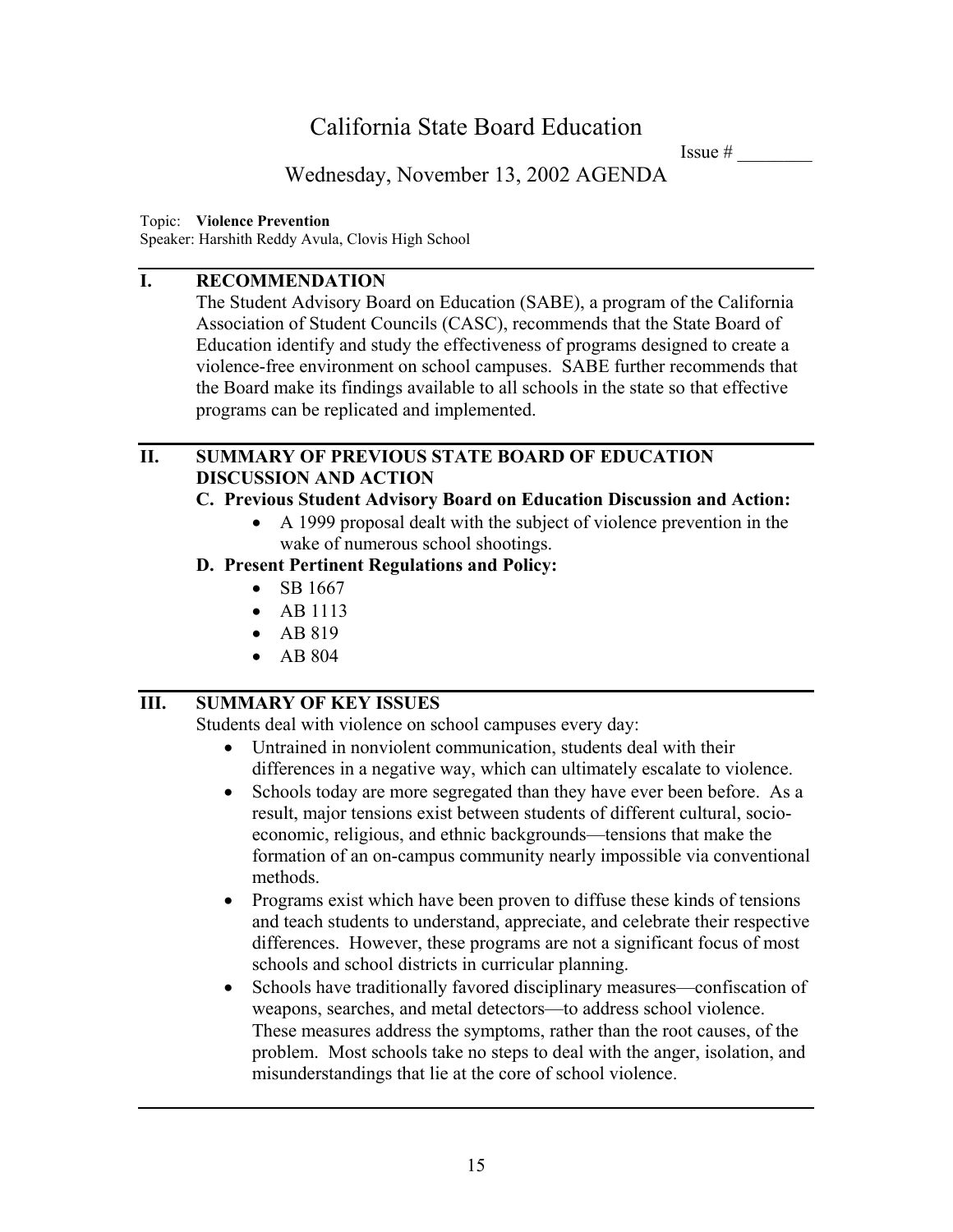#### **IV. FISCAL ANALYSIS**

Currently, there are already funds allocated for violence prevention programs in SB 1667, which "establishes the School Safety and Violence Prevention Act to provide funds to school districts serving pupils in grades 8 to 12, inclusive, for the purpose of promoting school safety and reducing school site violence."

The bill calls for a School Safety Plan, and provides that, when a school site council "updates its school safety plan, and to the extent it implements its plan, the school site council is encouraged to recognize that assuring each pupil a safe physical environment and a safe respectful, accepting and emotionally nurturing environment and that providing each child's resiliency skills are essential components of a comprehensive strategic program for preventing school violence and to consider incorporating these components in its plan." Therefore, if a program evaluated by the State Board fulfills this criterion, it qualifies for state funding.

AB 1113 also allocates a minimum of five thousand dollars per public school to be specifically used for endeavors in violence prevention. The bill states that "it is the intent of the Legislature that public schools serving pupils in grades 8 to 12, inclusive, have access to supplemental resources to establish programs and strategies that promote school safety and emphasize violence prevention among children and youth in the public schools. It is further the intent of the Legislature that school sites receiving funds pursuant to this article accomplish all of the following goals: teach pupils techniques for resolving conflicts without violence, train school staff and administrators to support and promote conflict resolution and mediation techniques for resolving conflicts between and among pupils, and reduce incidents of violence at the school site."

The costs of the proposed data collection will be fairly small, but more importantly, the schools' use of the information gathered to create violence prevention programs on campus will be facilitated by the funding that these two bills provide.

## **V. BACKGROUND INFORMATION A. CRITERIA FOR IMPLEMENTATION**

The Student Advisory Board on Education recommends that the following steps be taken to implement its recommendation:

- The selection of program designs that have the flexibility to meet the needs of individual schools.
- The identification of programs with the potential to reduce the number of violent acts in California schools.
- The requirement that the selected programs include peer-to-peer instruction.
- The requirement that each program provide students with the skills they need to deal with conflict in a nonviolent manner and create an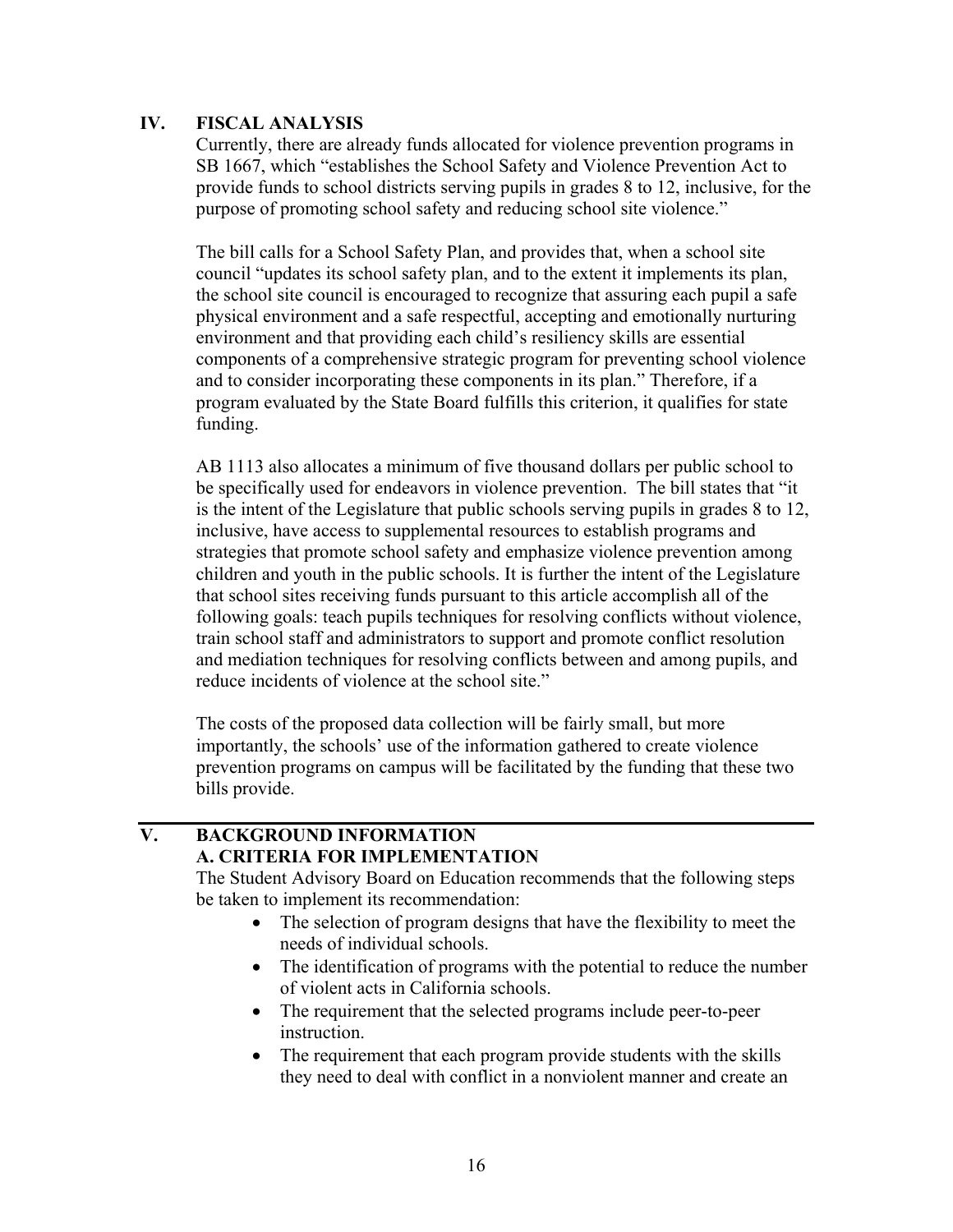atmosphere that is not merely a work environment, but a fully interactive community.

#### **B. FIELD INVOLVEMENT**

Organizations like the California Association of Student Councils, Link Crew, Teen Court, Human Relations Day, Challenge Day, and The Multicultural Advisory Committee have programs with proven track records of providing safe environments that allow discussion of differences, resulting in a reduction in school violence. Successful implementation of the proposal requires the involvement of the following groups in the field:

- The State Board of Education, the districts selected for the "pilot" programs", and the coordinators of the programs themselves, for their work in selecting a program design that fits the needs of California schools.
- Schools throughout California, especially those for which violence is a salient issue on campus, for their utilization of the programs recommended by the State Board's comprehensive study.

## **C. ALTERNATIVES**

The Board may wish to consider the following alternatives in addition to the above recommendations:

- Facilitate the creation of peer mentoring programs, in which older students counsel, aid, and act as mediators for younger students
- Provide an alternative to gangs and street violence by supporting extracurricular and after-school programs that have the potential to significantly decrease the amount of violence before and after school.
- Sponsor legislation to fund diversity awareness training for teachers and counselors which allows them to be cognizant of the cultural and socio-economic differences between students and enables them to act as mediators in conflict resolution processes.

### **D. RATIONALE**

In an age of shattered innocence, where no environment is truly safe any more, it is important that the State Board of Education identify best practices amongst programs that deal with violence prevention and disseminate the information to schools in the California system. The State Board has recently adopted statewide content standards in the four core academic disciplines The State Board did this with an understanding that these disciplines were important. It is the position of the Student Advisory Board on Education that effective violence prevention and conflict resolution curricula have never been more important or critical than in the present day. For this reason, the State Board of Education should become involved with the curriculum regarding violence-prevention programs in order to ensure that it meets the needs of students of the state of California.

It is also important that the State Board be proactive in addressing school violence. As the one organization with the "ear" of schools throughout